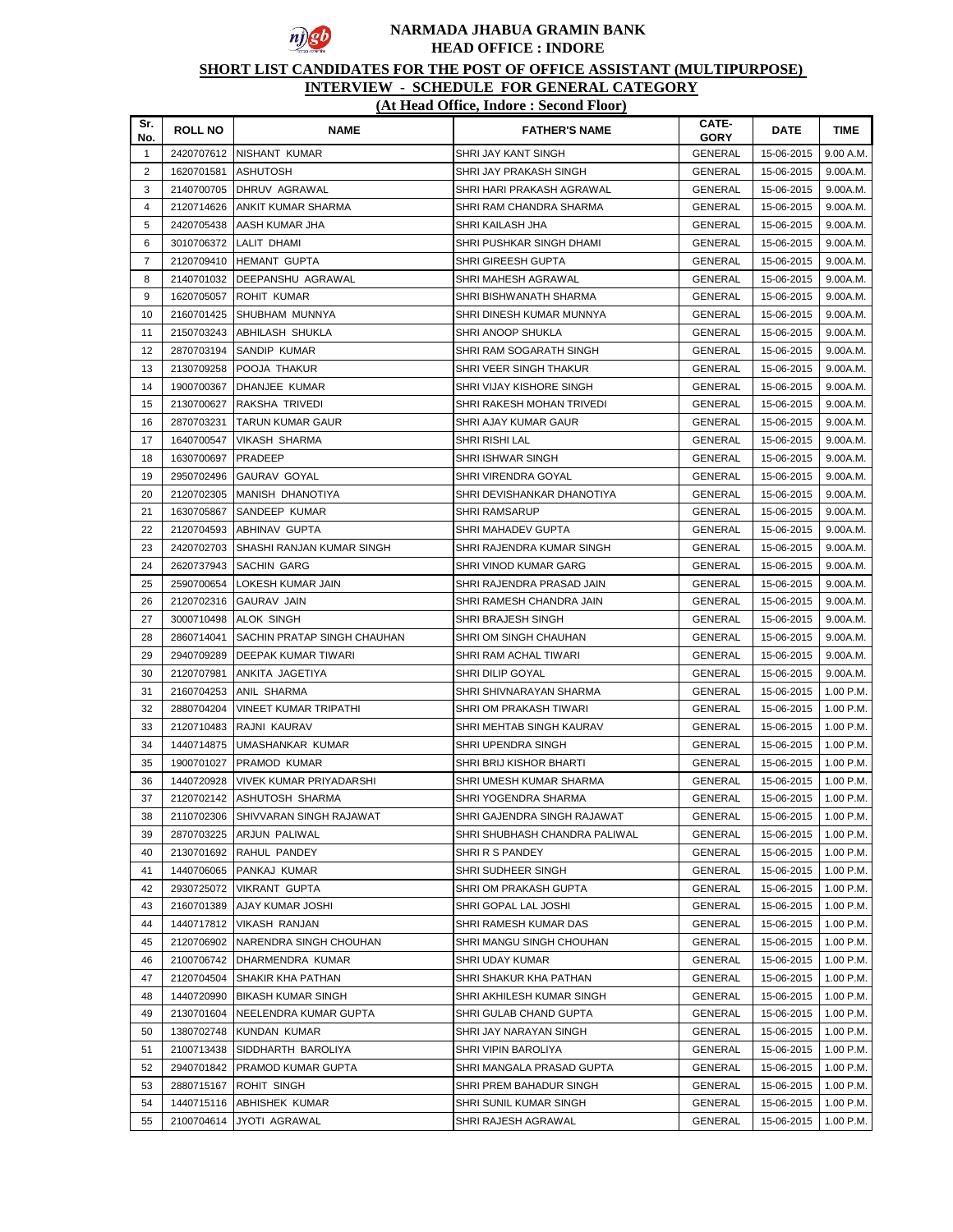

## **SHORT LIST CANDIDATES FOR THE POST OF OFFICE ASSISTANT (MULTIPURPOSE)**

# **INTERVIEW - SCHEDULE FOR GENERAL CATEGORY**

| (At Head Office, Indore: Second Floor) |  |
|----------------------------------------|--|
|----------------------------------------|--|

| Sr.<br>No.     | <b>ROLL NO</b> | <b>NAME</b>                   | <b>FATHER'S NAME</b>             | CATE-<br><b>GORY</b> | <b>DATE</b> | <b>TIME</b> |
|----------------|----------------|-------------------------------|----------------------------------|----------------------|-------------|-------------|
| $\mathbf{1}$   |                | 1440712078 MANISH KUMAR       | SHRI VIJAY KUMAR SHARMA          | <b>GENERAL</b>       | 16-06-2015  | 9.00 A.M.   |
| $\overline{2}$ | 2610705011     | <b>DEEPAK KUMAR MODI</b>      | SHRI PAWAN KUMAR MODI            | <b>GENERAL</b>       | 16-06-2015  | 9.00 A.M.   |
| 3              | 3010706545     | LAXMAN SINGH                  | SHRI DHAN SINGH                  | GENERAL              | 16-06-2015  | 9.00 A.M.   |
| 4              | 3000712582     | UMASHANKAR SINGH              | SHRI RAM KUMAR SINGH             | GENERAL              | 16-06-2015  | 9.00 A.M.   |
| 5              | 2110700254     | POONAM GOYAL                  | SHRI AJAY GOYAL                  | <b>GENERAL</b>       | 16-06-2015  | 9.00 A.M.   |
| 6              | 2120701048     | MOHSINA SHEIKH                | SHRI RAFIQ AHMED SHEIKH          | GENERAL              | 16-06-2015  | 9.00 A.M.   |
| $\overline{7}$ | 2100711973     | SONAM RAGHUWANSHI             | SHRI TULSI RAM RAGHUWANSHI       | GENERAL              | 16-06-2015  | 9.00 A.M.   |
| 8              | 1600700911     | SANJANA CHHABRA               | SHRI ASHOK KUMAR CHHABRA         | <b>GENERAL</b>       | 16-06-2015  | 9.00 A.M.   |
| 9              | 2940706455     | ALOK DIXIT                    | SHRI SURYA PRAASH DIXIT          | GENERAL              | 16-06-2015  | 9.00 A.M.   |
| 10             | 1440718040     | <b>MANISH KUMAR SINGH</b>     | SHRI SANTOSH KUMAR SINGH         | GENERAL              | 16-06-2015  | 9.00 A.M.   |
| 11             | 2130710371     | KUSHAL KUMAR PAHARIYA         | SHRI RAMAKANT PAHARIYA           | GENERAL              | 16-06-2015  | 9.00 A.M.   |
| 12             | 3010701310     | <b>PRASHANT NAUTIYAL</b>      | SHRI RAJENDRA PRASAD NAUTIYAL    | GENERAL              | 16-06-2015  | 9.00 A.M.   |
| 13             | 2100701662     | ANKITA JAIN                   | SHRI VINOD KUMAR JAIN            | GENERAL              | 16-06-2015  | 9.00 A.M.   |
| 14             | 1650700646     | <b>MUKESH KUMAR</b>           | SHRI OMPARKASH                   | GENERAL              | 16-06-2015  | 9.00 A.M.   |
| 15             | 2100710006     | <b>ARSHAD KHAN</b>            | SHRI ABDUL HAMID KHAN            | GENERAL              | 16-06-2015  | 9.00 A.M.   |
| 16             | 2100713647     | <b>SHUBHAM SAKALLEY</b>       | SHRI RAJENDRA SAKALLEY           | GENERAL              | 16-06-2015  | 9.00 A.M.   |
| 17             | 1430705214     | <b>BRAVISH PRAKASH</b>        | SHRI BINDESHWAR SAH              | GENERAL              | 16-06-2015  | 9.00 A.M.   |
| 18             | 2940734815     | <b>MANJEET KUMAR PATHAK</b>   | SHRI RAM ANUJ PATHAK             | <b>GENERAL</b>       | 16-06-2015  | 9.00 A.M.   |
| 19             | 2620733845     | <b>GOURAV KUMAR BHARDWAJ</b>  | SHRI RAJESH KUMAR BHARDWAJ       | <b>GENERAL</b>       | 16-06-2015  | 9.00 A.M.   |
| 20             | 2960713606     | VIKRANT SINGH                 | SHRI RAKESH SINGH                | <b>GENERAL</b>       | 16-06-2015  | 9.00 A.M.   |
| 21             | 1870700035     | SAUMYA SINHA                  | SHRI SACHIDANAND SINHA           | <b>GENERAL</b>       | 16-06-2015  | 9.00 A.M.   |
| 22             | 2120705449     | TRUPTI PANDEY                 | SHRI SANTOSH KUMAR PANDEY        | <b>GENERAL</b>       | 16-06-2015  | 9.00 A.M.   |
| 23             | 2160700430     | <b>VIBHOR SHAH</b>            | SHRI SURESH CHANDRA SHAH         |                      | 16-06-2015  | 9.00 A.M.   |
| 24             | 2130708553     | CHIRAG JAIN                   |                                  | GENERAL              |             |             |
|                |                |                               | SHRI CHAKRESH JAIN               | <b>GENERAL</b>       | 16-06-2015  | 9.00 A.M.   |
| 25             | 2100717440     | ANAND KUMAR                   | SHRI NIRMAL KUMAR SRIVASTAV      | <b>GENERAL</b>       | 16-06-2015  | 9.00 A.M.   |
| 26             | 2100711520     | FAKHRUN NISHA                 | SHRI MOHD SAEED                  | GENERAL              | 16-06-2015  | 9.00 A.M.   |
| 27             | 1400700802     | <b>GAGAN KUMAR ROY</b>        | SHRI MAHESH ROY                  | <b>GENERAL</b>       | 16-06-2015  | 9.00 A.M.   |
| 28             | 2100717148     | AMIT RAGHUWANSHI              | SHRI ASHOK RAGHUWANSHI           | GENERAL              | 16-06-2015  | 9.00 A.M.   |
| 29             | 2130705169     | <b>BHAVESH VAIDYA</b>         | SHRI BHUWANESHWAR VAIDYA         | GENERAL              | 16-06-2015  | 9.00 A.M.   |
| 30             | 1650702275     | SOURABH                       | SHRI RAVI KUMAR                  | GENERAL              | 16-06-2015  | 9.00 A.M.   |
| 31             | 2920704191     | MAYANK TIWARI                 | SHRI BRAJENDRA KUMAR TIWARI      | GENERAL              | 16-06-2015  | 1.00 P.M.   |
| 32             | 2150701801     | ANKITA JAIN                   | SHRI PRAKASH CHAND JAIN          | GENERAL              | 16-06-2015  | 1.00 P.M.   |
| 33             | 2920702154     | SHIVAM SAMADHIYA              | SHRI GANESH SHANKAR SAMADHIYA    | GENERAL              | 16-06-2015  | 1.00 P.M.   |
| 34             | 2100708067     | <b>PRAGYA DUBEY</b>           | SHRI RAMKINKER DUBEY             | GENERAL              | 16-06-2015  | 1.00 P.M.   |
| 35             | 1430700237     | <b>AMIT KUMAR</b>             | SHRI JEETENDRA CHOUDHARY         | GENERAL              | 16-06-2015  | 1.00 P.M.   |
| 36             | 2100715396     | KALPANA TIWARI                | SHRI KANHIYA LAL TIWARI          | <b>GENERAL</b>       | 16-06-2015  | 1.00 P.M.   |
| 37             | 3110700297     | <b>DHIRAJ KUMAR PRASAD</b>    | SHRI JAGANNATH PRASAD            | <b>GENERAL</b>       | 16-06-2015  | 1.00 P.M.   |
| 38             | 3000706917     | <b>ANIL KUMAR SINGH</b>       | SHRI SHIV SHANKAR SINGH          | GENERAL              | 16-06-2015  | 1.00 P.M.   |
| 39             | 1440708131     | ABHISHEK KUMAR                | SHRI BHIM KUMAR                  | <b>GENERAL</b>       | 16-06-2015  | 1.00 P.M.   |
| 40             | 2110705824     | <b>BRAJ MOHAN MISHRA</b>      | SHRI MAYANK MOHAN MISHRA         | <b>GENERAL</b>       | 16-06-2015  | 1.00 P.M.   |
| 41             | 2960702117     | <b>RAKESH KUMAR</b>           | SHRI CHANDESHWAR SINGH           | GENERAL              | 16-06-2015  | 1.00 P.M.   |
| 42             | 2940712955     | <b>PUSHPENDRA KUMAR SINGH</b> | SHRI RAMAKANT SINGH              | <b>GENERAL</b>       | 16-06-2015  | 1.00 P.M.   |
| 43             | 2130710318     | SARMAN BAGHEL                 | SHRI GOVIND PRASAD               | GENERAL              | 16-06-2015  | 1.00 P.M.   |
| 44             | 2110704702     | ASHUTOSH SHARMA               | SHRI VIJAY SHARMA                | GENERAL              | 16-06-2015  | $1.00$ P.M. |
| 45             | 2640700406     | MANU VINAY SHREEWASTAWA       | SHRI KRISHAN MURARI SHREEWASTAWA | GENERAL              | 16-06-2015  | 1.00 P.M.   |
| 46             | 2100706853     | <b>DEEPAK PANDEY</b>          | SHRIBB PANDEY                    | GENERAL              | 16-06-2015  | 1.00 P.M.   |
| 47             | 2110703489     | <b>RISHABH MISHRA</b>         | SHRI KAMAL KISHORE MISHRA        | GENERAL              | 16-06-2015  | 1.00 P.M.   |
| 48             | 2100711530     | SHWETA KHULLAR                | SHRI ASHWANI KHULLAR             | GENERAL              | 16-06-2015  | 1.00 P.M.   |
| 49             | 1610701617     | <b>SUMIT KUMAR</b>            | SHRI RAJENDER                    | <b>GENERAL</b>       | 16-06-2015  | 1.00 P.M.   |
| 50             | 1440720926     | <b>VISHWAJIT KUMAR</b>        | SHRI VISHWANATH PRASAD           | GENERAL              | 16-06-2015  | 1.00 P.M.   |
| 51             | 2150700209     | ANURADHA SINGH                | SHRI UPENDRA SINGH               | GENERAL              | 16-06-2015  | 1.00 P.M.   |
| 52             | 2100717076     | <b>AVINASH KHARE</b>          | SHRI MAHENDRA KUMAR KHARE        | GENERAL              | 16-06-2015  | 1.00 P.M.   |
| 53             | 2940703855     | <b>ABHIJEET GOSWAMI</b>       | SHRI MADHAB CHANDRA GOSWAMI      | GENERAL              | 16-06-2015  | 1.00 P.M.   |
| 54             | 2930712470     | ADITYA PRATAP SINGH           | SHRI SHIVENDRA PRATAP SINGH      | <b>GENERAL</b>       | 16-06-2015  | 1.00 P.M.   |
| 55             | 2940724603     | ASHISH SRIVASTAV              | SHRI VINOD KUMAR SRIVASTAV       | GENERAL              | 16-06-2015  | 1.00 P.M.   |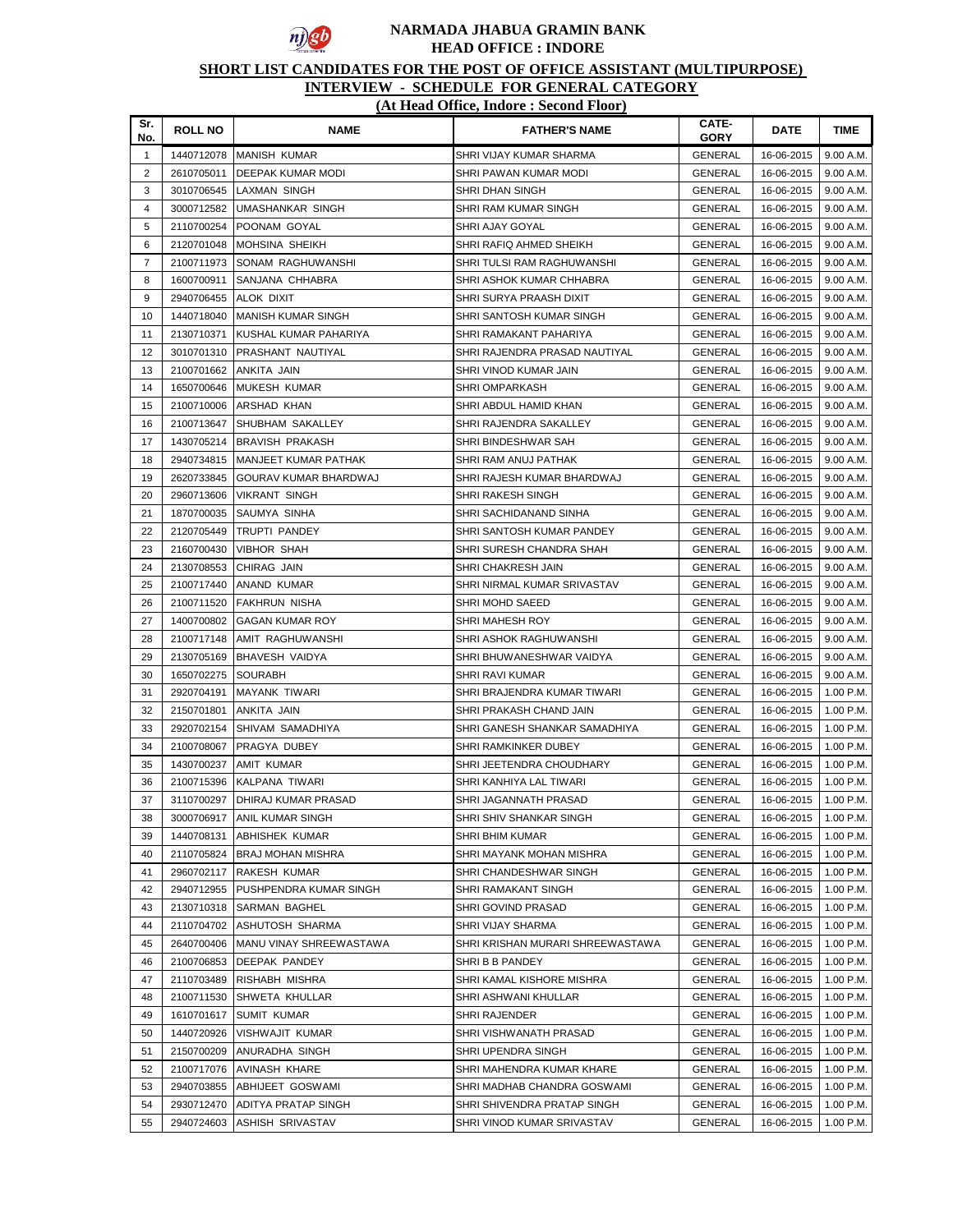

# **SHORT LIST CANDIDATES FOR THE POST OF OFFICE ASSISTANT (MULTIPURPOSE)**

| Sr.<br>No.     | <b>ROLL NO</b>           | <b>NAME</b>                                  | <b>FATHER'S NAME</b>                                           | CATE-<br><b>GORY</b>      | <b>DATE</b>              | <b>TIME</b>            |
|----------------|--------------------------|----------------------------------------------|----------------------------------------------------------------|---------------------------|--------------------------|------------------------|
| $\mathbf{1}$   | 1440712388               | <b>MANISH KUMAR</b>                          | SHRI SHIV SHANKAR CHOUDHARY                                    | <b>GENERAL</b>            | 17-06-2015               | 9.00 A.M.              |
| $\overline{2}$ | 2100705093               | ANKITA KOTHARI                               | SHRI NARMADA SHANKAR KOTHARI                                   | <b>GENERAL</b>            | 17-06-2015               | 9.00 A.M.              |
| 3              | 3010707138               | <b>KHUSHBOO</b>                              | SHRI AWADHESH JHA                                              | <b>GENERAL</b>            | 17-06-2015               | 9.00 A.M.              |
| $\overline{4}$ | 2940720889               | <b>VIVEK SINGH</b>                           | SHRI ASHOK SINGH                                               | GENERAL                   | 17-06-2015               | 9.00 A.M.              |
| 5              | 1470700933               | AMIT KUMAR                                   | SHRI AKHILESH SINGH                                            | GENERAL                   | 17-06-2015               | 9.00 A.M.              |
| 6              | 2930706941               | <b>RASHMI SINGH CHAUHAN</b>                  | SHRI RAM SINGH CHAUHAN                                         | <b>GENERAL</b>            | 17-06-2015               | 9.00 A.M.              |
| $\overline{7}$ | 2110701177               | UDIT JAIN                                    | <b>SHRI SUDHIR</b>                                             | GENERAL                   | 17-06-2015               | 9.00 A.M.              |
| 8              | 2100715301               | SHRADDHA DHIMOLE                             | SHRI KEDAR PRASAD DHIMOLE                                      | <b>GENERAL</b>            | 17-06-2015               | 9.00 A.M.              |
| 9              | 2930719624               | <b>SAURABH KUMAR</b>                         | SHRI RAM KRISHNA BAJPAI                                        | <b>GENERAL</b>            | 17-06-2015               | 9.00 A.M.              |
| 10             | 2620738011               | PIYUSH KUMAWAT                               | SHRI LAXMI NARAYAN KUMAWAT                                     | <b>GENERAL</b>            | 17-06-2015               | 9.00 A.M.              |
| 11             | 1620710605               | RAJEEV KUMAR                                 | SHRI SUBODH SINGH                                              | GENERAL                   | 17-06-2015               | 9.00 A.M.              |
| 12             | 2610708867               | KAMAL KUMAR                                  | SHRI KRISHAN LAL SHARMA                                        | <b>GENERAL</b>            | 17-06-2015               | 9.00 A.M.              |
| 13             | 2620733785               | KAUSHAL KUMAR SHARMA                         | SHRI MAHESH CHAND SHARMA                                       | <b>GENERAL</b>            | 17-06-2015               | 9.00 A.M.              |
| 14             | 2880715166               | ABHINAV TIWARI                               | SHRI ARVIND TIWARI                                             | GENERAL                   | 17-06-2015               | 9.00 A.M.              |
| 15             | 2960807120               | <b>MUKESH KUMAR</b>                          | SHRI RAJENDRA PRASAD SINGH                                     | GEN+OC                    | 17-06-2015               | 9.00 A.M.              |
| 16             | 2610708671               | AMIT AGARWAL                                 | SHRI PURSHOTAM AGARWAL                                         | GENERAL                   | 17-06-2015               | 9.00 A.M.              |
| 17             | 3000712629               | <b>ABHAY KUMAR</b>                           | SHRI RAM KRISHNA SINGH                                         | GENERAL                   | 17-06-2015               | 9.00 A.M.              |
| 18             | 1440733922               | <b>MANISH KUMAR</b>                          | SHRI RAM BILASH SINGH                                          | GENERAL                   | 17-06-2015               | 9.00 A.M.              |
| 19             | 2910702552               | <b>MANEESH DUBEY</b>                         | SHRI RAM VISHAL DUBEY                                          | GENERAL                   | 17-06-2015               | 9.00 A.M.              |
| 20             | 1460700989               | KAMAL KISHOR JHA                             | SHRI DEO NARAYAN JHA                                           | GENERAL                   | 17-06-2015               | 9.00 A.M.              |
| 21             | 2120702054               | <b>MANISH TIWARI</b>                         | SHRI JAGANNATH TIAWARI                                         | GENERAL                   | 17-06-2015               | 9.00 A.M.              |
| 22             | 2880712626               | DEVENDRA KUMAR                               | SHRI GARUN KUMAR TIWARI                                        | GENERAL                   | 17-06-2015               | 9.00 A.M.              |
| 23             | 2870701412               | <b>MANISH KUMAR</b>                          | SHRI GANGA PRASAD SHARMA                                       | <b>GENERAL</b>            | 17-06-2015               | 9.00 A.M.              |
| 24             | 3130712966               | ARJUN ROY CHOUDHURY                          | SHRI SWAPAN ROY CHOUDHURY                                      | <b>GENERAL</b>            | 17-06-2015               | 9.00 A.M.              |
| 25             | 2110703597               | DEVENDRA KUMAR AGARWAL                       | SHRI MOHAN KUMAR AGARWAL                                       | GENERAL                   | 17-06-2015               | 9.00 A.M.              |
| 26             | 2940709777               | <b>DEEPAK KUMAR</b>                          | SHRI HRADAY NARAYAN SHUKLA                                     | GENERAL                   | 17-06-2015               | 9.00 A.M.              |
| 27             | 2870702661               | SHANTANU DWIVEDI                             | SHRI ABDHESH CHANDRA DWIVEDI                                   | GENERAL                   | 17-06-2015               | 9.00 A.M.              |
| 28             | 2150703381               | PRIYA AWASTHI                                | SHRI ASHOK AWASTHI                                             | GENERAL                   | 17-06-2015               | 9.00 A.M.              |
| 29             | 2590702019               | <b>TESHU GUPTA</b>                           | SHRI RAMESH CHAND GUPTA                                        | GENERAL                   | 17-06-2015               | 9.00 A.M.              |
| 30             | 2120709591               | <b>ANKIT KHARE</b>                           | SHRI SURENDRA KUAMR KHARE                                      | GENERAL                   | 17-06-2015               | 9.00 A.M.              |
| 31             | 1430700106               | APRAJITA RAMAN                               | SHRI R R KARN                                                  | GENERAL                   | 17-06-2015               | 1.00 P.M.              |
| 32             | 2120709490               | <b>PIYUSH JOSHI</b>                          | SHRI KAMAL JOSHI                                               | GENERAL                   | 17-06-2015               | 1.00 P.M.              |
| 33             | 2870703435               | MANISHA SHRIVASTAVA                          | SHRI BRIJ BIHARI SHARAN                                        | GENERAL                   | 17-06-2015               | 1.00 P.M.              |
| 34             | 1400702529               | VIKRAM KUMAR KUWAR                           | SHRI PAWAN KUMAR KUWAR                                         | GENERAL                   | 17-06-2015               | 1.00 P.M.              |
| 35             | 1430702982               | ABHISHEK KUMAR                               | SHRI HARI KISHOR MISHRA                                        | GENERAL                   | 17-06-2015               | 1.00 P.M.              |
| 36             | 2990701816               | <b>JITENDR KUMAR SINGH</b>                   | SHRI SHIV NANDAN SINGH CHAUHAN                                 | GENERAL                   | 17-06-2015               | 1.00 P.M.              |
| 37             | 2100717291               | <b>MADHU KUMAR SHARMA</b>                    | SHRI BITTHAL DAS SHARMA                                        | <b>GENERAL</b>            | 17-06-2015               | 1.00 P.M.              |
| 38             | 2920704231               | JAISHANKAR GUPTA                             | SHRI PRAMOD KUMAR GUPTA                                        | GENERAL                   | 17-06-2015               | 1.00 P.M.              |
| 39             | 2860701529               | <b>MANISH KUMAR</b>                          | SHRI RAJPAL SINGH                                              | <b>GENERAL</b>            | 17-06-2015               | 1.00 P.M.              |
| 40             | 2930701648               | <b>SHANKER SINGH MEHRA</b>                   | SHRI CHANDAN SINGH MEHRA                                       | <b>GENERAL</b>            | 17-06-2015               | 1.00 P.M.              |
| 41             | 1500700610               | PUSHPENDRA SINGH RAJPUT                      | SHRI DHANIRAM RAJPUT                                           | <b>GENERAL</b>            | 17-06-2015               | 1.00 P.M.              |
| 42             | 2130705037               | ROHIT PAROHA                                 | SHRI DEVI PRASAD PAROHA                                        | GENERAL                   | 17-06-2015               | 1.00 P.M.              |
| 43             | 2120704485               | SHUBHAM AGRAWAL                              | SHRI OMPRAKASH AGRAWAL                                         | GENERAL                   | 17-06-2015               | 1.00 P.M.              |
| 44             | 1360700917               | NITESH KUMAR PANDEY                          | SHRI KRISHNA KUMAR PANDEY                                      | <b>GENERAL</b>            | 17-06-2015               | 1.00 P.M.              |
| 45             | 3130700722               | POONAM SHAW                                  | SHRI BISWANATH SHAW                                            | GENERAL                   | 17-06-2015               | 1.00 P.M.              |
| 46             | 2120705612               | PRIYANKA SHRIVASTAVA<br>SATYA PRAKASH THAKUR | SHRI UMESH SHRIVASTAVA                                         | GENERAL                   | 17-06-2015<br>17-06-2015 | 1.00 P.M.              |
| 47<br>48       | 2960709374               |                                              | SHRI BRAJESH CHANDRA THAKUR<br>SHRI KRISHNA SINGH              | <b>GENERAL</b>            |                          | 1.00 P.M.<br>1.00 P.M. |
|                | 1430704532               | <b>PREM KUMAR SINGH</b>                      |                                                                | <b>GENERAL</b>            | 17-06-2015               |                        |
| 49             | 2120712168               | ROHIT KUMAR NEEMA                            | SHRI DILEEP KUMAR NEEMA                                        | <b>GENERAL</b>            | 17-06-2015               | 1.00 P.M.              |
| 50             | 2880708616<br>2100706524 | ARUN KUMAR SRIVASTAVA                        | SHRI VINDHESWARI LAL SRIVASTAVA<br>SHRI OM PRAKASH SHRIVASTAVA | GENERAL                   | 17-06-2015               | 1.00 P.M.<br>1.00 P.M. |
| 51             |                          | ANKIT SHRIVASTAVA                            |                                                                | <b>GENERAL</b>            | 17-06-2015               |                        |
| 52             | 2920700069               | PALAK JASORIA                                | SHRI RAJESH JASORIA                                            | <b>GENERAL</b>            | 17-06-2015               | 1.00 P.M.              |
| 53<br>54       | 1440724686<br>2100716856 | SUBHRA AAKRITY<br>VIKASH SAXENA              | SHRI ANIL KUMAR SHRIVASTAVA<br>SHRI UMESH SAHAY SAXENA         | <b>GENERAL</b><br>GENERAL | 17-06-2015<br>17-06-2015 | 1.00 P.M.<br>1.00 P.M. |
| 55             | 2110700402               | PRERNA SHRIVASTAVA                           | SHRI ANIL KUMAR SHRIVASTAVA                                    | GENERAL                   | 17-06-2015               | 1.00 P.M.              |
|                |                          |                                              |                                                                |                           |                          |                        |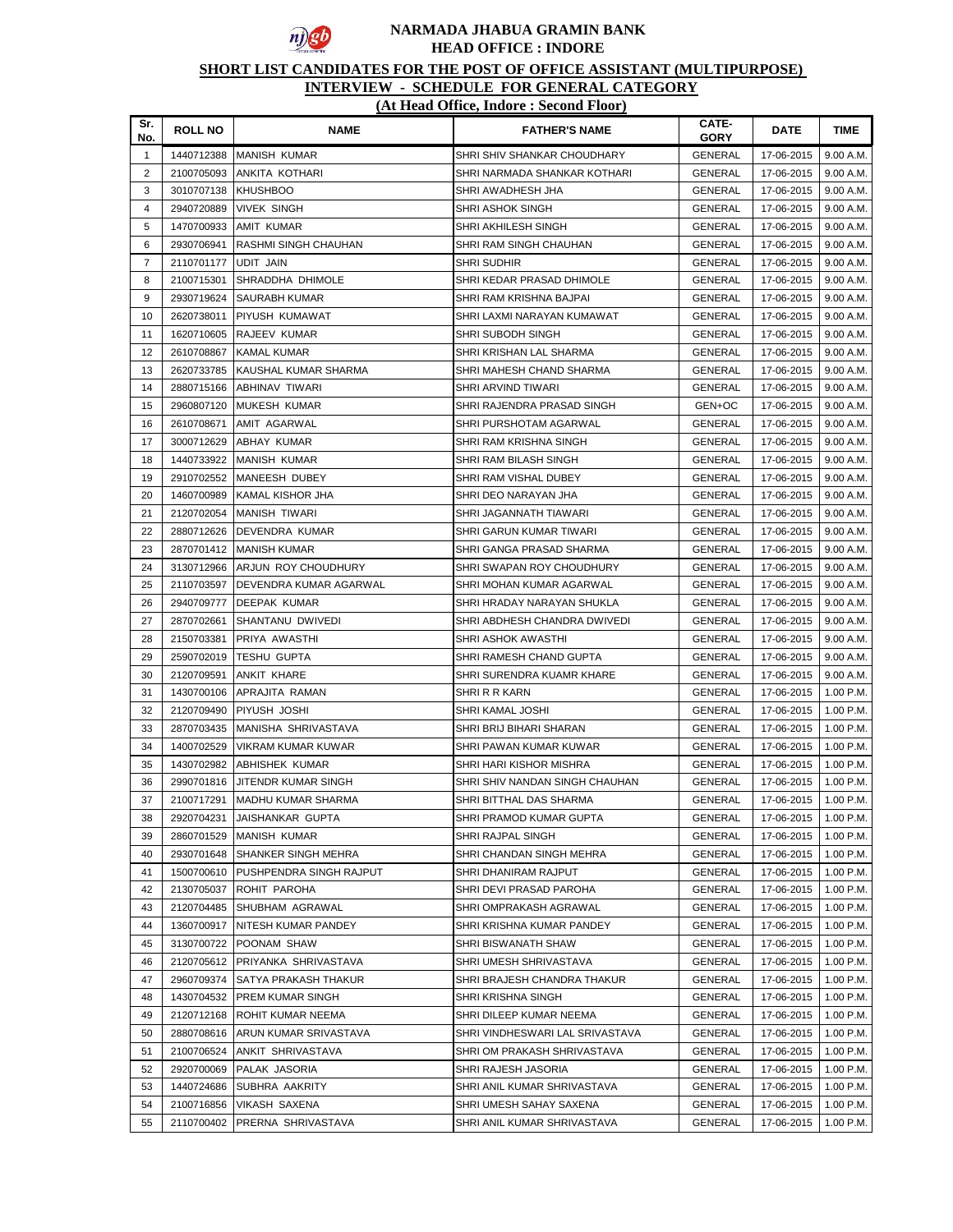

## **SHORT LIST CANDIDATES FOR THE POST OF OFFICE ASSISTANT (MULTIPURPOSE)**

#### **INTERVIEW - SCHEDULE FOR GENERAL CATEGORY**

## **(At Head Office, Indore : Second Floor)**

| Sr.<br>No.              | <b>ROLL NO</b>           | <b>NAME</b>                     | <b>FATHER'S NAME</b>                         | CATE-<br><b>GORY</b>             | <b>DATE</b>              | <b>TIME</b>            |
|-------------------------|--------------------------|---------------------------------|----------------------------------------------|----------------------------------|--------------------------|------------------------|
| $\mathbf{1}$            | 2100704601               | <b>PRAGYA JOSHI</b>             | SHRI SHIV SHANKAR JOSHI                      | <b>GENERAL</b>                   | 18-06-2015               | 9.00 A.M.              |
| $\overline{\mathbf{c}}$ | 2130701557               | <b>DEEPAK DUBEY</b>             | SHRI VEERENDRA DUBEY                         | <b>GENERAL</b>                   | 18-06-2015               | 9.00 A.M.              |
| 3                       | 1860702588               | <b>AMIT KUMAR</b>               | SHRI MANOJ KUMAR                             | GENERAL                          | 18-06-2015               | 9.00 A.M.              |
| 4                       | 2620707741               | <b>DEEPAK GUPTA</b>             | SHRI GOVIND PRASAD GUPTA                     | GENERAL                          | 18-06-2015               | 9.00 A.M.              |
| 5                       | 2950703039               | MAYANK SHARMA                   | SHRI D D SHARMA                              | GENERAL                          | 18-06-2015               | 9.00 A.M.              |
| 6                       | 1400700588               | MANISH KUMAR                    | SHRI JITENDRA PRASAD SINGH                   | GENERAL                          | 18-06-2015               | 9.00 A.M.              |
| $\overline{7}$          | 2930711333               | KARAN SINGH                     | SHRI KAMLESH SINGH                           | GENERAL                          | 18-06-2015               | 9.00 A.M.              |
| 8                       | 2160703964               | JAYA JOSHI                      | SHRI ASHOK JOSHI                             | <b>GENERAL</b>                   | 18-06-2015               | 9.00 A.M.              |
| 9                       | 1650702672               | <b>VIVEK SHARMA</b>             | SHRI RAM RATAN                               | GENERAL                          | 18-06-2015               | 9.00 A.M.              |
| 10                      | 2130710443               | <b>ANKIT DENGRE</b>             | SHRI OM PRAKASH DENGRE                       | <b>GENERAL</b>                   | 18-06-2015               | 9.00 A.M.              |
| 11                      | 2130701691               | DEEPAK TIWARI                   | SHRI RAM KISHOR TIWARI                       | <b>GENERAL</b>                   | 18-06-2015               | 9.00 A.M.              |
| 12                      | 2920700294               | TARUN DUBEY                     | SHRI VIJAY KUMAR DUBEY                       | GENERAL                          | 18-06-2015               | 9.00 A.M.              |
| 13                      | 2620738136               | SANJEEV MANCHANDA               | SHRI ASHOK KUMAR                             | <b>GENERAL</b>                   | 18-06-2015               | 9.00 A.M.              |
| 14                      | 2860705822               | AJAY KUMAR MISHRA               | SHRI RAM SAJIWAN MISHRA                      | <b>GENERAL</b>                   | 18-06-2015               | 9.00 A.M.              |
| 15                      | 2140700661               | PRANJAL NAYAK                   | SHRI DHIRENDRA KUMAR NAYAK                   | GENERAL                          | 18-06-2015               | 9.00 A.M.              |
| 16                      | 3000718738               | <b>SAURABH KUMAR SINGH</b>      | SHRI VINAY KUMAR SINGH                       | GENERAL                          | 18-06-2015               | 9.00 A.M.              |
| 17                      | 2120702339               | <b>HITESH VYAS</b>              | SHRI SHARAD CHANDRA VYAS                     | GENERAL                          | 18-06-2015               | 9.00 A.M.              |
| 18                      | 2100701387               | <b>RESHMA MANDLE</b>            | SHRI UTTAMRAO MANDLE                         | GENERAL                          | 18-06-2015               | 9.00 A.M.              |
| 19                      | 2930708961               | SAURABH DWIVEDI                 | SHRI MANOJ DWIVEDI                           | GENERAL                          | 18-06-2015               | 9.00 A.M.              |
| 20                      | 1440708134               | RAHUL KUMAR                     | SHRI BARUN KUMAR LABH                        | <b>GENERAL</b>                   | 18-06-2015               | 9.00 A.M.              |
| 21                      | 1400702173               | PRASHANT CHANDRA JHA            | SHRI YOGESH KUMAR JHA                        | <b>GENERAL</b>                   | 18-06-2015               | 9.00 A.M.              |
| 22                      | 2930707306               | <b>RAM VEER SINGH GOUR</b>      | SHRI CHANDRA BHAN SINGH GOUR                 | GENERAL                          | 18-06-2015               | 9.00 A.M.              |
| 23                      | 2880704264               | ANURAG KUMAR SINGH              | SHRI RAMA SHANKER SINGH                      | GENERAL                          | 18-06-2015               | 9.00 A.M.              |
| 24                      | 2100705067               | ABHILASHA DUBEY                 | SHRI PRAVEEN KUMAR DUBEY                     | <b>GENERAL</b>                   | 18-06-2015               | 9.00 A.M.              |
| 25                      | 2940705696               | KHUSBOO SRIVASTAVA              | SHRI NISHI KANT PRASAD                       | <b>GENERAL</b>                   | 18-06-2015               | 9.00 A.M.              |
| 26                      | 2110705863               | TAPAN KUMAR SHARMA              | SHRI VIJAY KUMAR SHARMA                      | GENERAL                          | 18-06-2015               | 9.00 A.M.              |
| 27                      | 2940730924               | <b>ARVIND SINGH</b>             | SHRI SAHDEV SINGH                            | <b>GENERAL</b>                   | 18-06-2015               | 9.00 A.M.              |
| 28                      | 1430704485               | <b>BIBHUTI BHUSHAN TIWARI</b>   | SHRI LAKSHMAN TIWARI                         | <b>GENERAL</b>                   | 18-06-2015               | 9.00 A.M.              |
| 29                      | 2620707702               | ARUN DEV KAUSHIK                | SHRI MADAN LAL KAUSHIK                       | <b>GENERAL</b>                   | 18-06-2015               | 9.00 A.M.              |
| 30                      | 1620711186               | <b>RASHMI SINGH</b>             | SHRI TEJ BAHADUR SINGH                       | <b>GENERAL</b>                   | 18-06-2015               | 9.00 A.M.              |
| 31                      | 2960711309               | ANUP KUMAR SRIVASTAVA           | SHRI BALBHADRA PRASAD SRIVASTAVA             | <b>GENERAL</b>                   | 18-06-2015               | 1.00 P.M.              |
| 32                      | 2120710702               | IMANGESH SHARMA                 | SHRI RAMSEVAK SHARMA                         | <b>GENERAL</b>                   | 18-06-2015               | 1.00 P.M.              |
| 33                      | 2960716110               | MANISH KUMAR CHAUBEY            | SHRI SATISH KUMAR CHAUBEY                    | <b>GENERAL</b>                   | 18-06-2015               | 1.00 P.M.              |
| 34                      | 2880715218               | ANURAG KUMAR SRIVASTAVA         | SHRI KAMLAKER LAL SRIVASTAVA                 | GENERAL                          | 18-06-2015               | 1.00 P.M.              |
| 35                      |                          | 1440718033 GHANSHYAM SRIWASHTAW | SHRI SHAMBHU LAL                             | GENERAL                          | 18-06-2015               | 1.00 P.M.              |
| 36                      |                          | 2910708120 PRIYAVRAT SHUKLA     | SHRI BRAJENDRA KUMAR SHUKLA                  | GENERAL                          | 18-06-2015               | 1.00 P.M.              |
| 37                      | 1440723837               | <b>DEVDOOT UPADHYAY</b>         | SHRI AMAL KUMAR UPADHYAY                     | <b>GENERAL</b>                   | 18-06-2015 1.00 P.M.     |                        |
| 38                      | 2100717195               | OM GANDHI<br>SUMIT KUMAR PANDEY | SHRI SURAJ PRAKASH GANDHI                    | GENERAL                          | 18-06-2015               | 1.00 P.M.<br>1.00 P.M. |
| 39<br>40                | 2100706686<br>3130707741 | <b>VARUN KUMAR SINGH</b>        | SHRI SATYA PRAKASH PANDEY                    | <b>GENERAL</b><br><b>GENERAL</b> | 18-06-2015<br>18-06-2015 | 1.00 P.M.              |
| 41                      | 2100706966               | <b>ABHISHEK KUMAR DUBEY</b>     | SHRI HARI NARAYAN SINGH<br>SHRI RAMESH DUBEY | <b>GENERAL</b>                   | 18-06-2015               | 1.00 P.M.              |
| 42                      | 2100717374               | GAURAV SHRIVASTAVA              | SHRI RAMSWAROOP SHRIVASTAVA                  | <b>GENERAL</b>                   | 18-06-2015               | 1.00 P.M.              |
| 43                      | 1620700634               | RAKHI PURNIMA                   | SHRI AJAY KUMAR PANJIKAR                     | <b>GENERAL</b>                   | 18-06-2015               | 1.00 P.M.              |
| 44                      | 2870703207               | SHYAM VEER SHARMA               | SHRI RAMJILAL SHARMA                         | GENERAL                          | 18-06-2015               | 1.00 P.M.              |
| 45                      | 2940745602               | <b>MALIK ABDUL SATTAR</b>       | SHRI MALIK ABDUSSALAM                        | <b>GENERAL</b>                   | 18-06-2015               | 1.00 P.M.              |
| 46                      | 2640703349               | <b>DEEPAK KHANDELWAL</b>        | SHRI RAMSWAROOP KHANDELWAL                   | GENERAL                          | 18-06-2015               | 1.00 P.M.              |
| 47                      | 2920703801               | DHARMENDRA CHAUBEY              | SHRI BRAJESH CHANDRA CHAUBEY                 | GENERAL                          | 18-06-2015               | 1.00 P.M.              |
| 48                      | 2930708591               | NAMAN TRIPATHI                  | SHRI RAMESH PRASAD TRIPATHI                  | GENERAL                          | 18-06-2015               | 1.00 P.M.              |
| 49                      | 2930720356               | <b>ASHISH KHARE</b>             | SHRI KRISHNA CHANDRA KHARE                   | <b>GENERAL</b>                   | 18-06-2015               | 1.00 P.M.              |
| 50                      | 2620734080               | NITIN JAIN                      | SHRI RAJENDRA KUMAR JAIN                     | GENERAL                          | 18-06-2015               | 1.00 P.M.              |
| 51                      | 2970701670               | NARENDRA SHARMA                 | SHRI MUNIRAJ SHARMA                          | GENERAL                          | 18-06-2015               | 1.00 P.M.              |
| 52                      | 2100703418               | PUSHPENDRA KUMAR TIWARI         | SHRI BRIJ KISHOR TIWARI                      | <b>GENERAL</b>                   | 18-06-2015               | 1.00 P.M.              |
| 53                      | 1450701075               | NITISH KUMAR                    | SHRI SATISH CHANDRA THAKUR                   | <b>GENERAL</b>                   | 18-06-2015               | 1.00 P.M.              |
| 54                      | 2930717347               | RUPESH SHARMA                   | SHRI GYAN CHANDRA SHARMA                     | GENERAL                          | 18-06-2015               | 1.00 P.M.              |
| 55                      | 2100713497               | KAPIL KUMAR RAIKWAR             | SHRI R K RAIKWAR                             | <b>GENERAL</b>                   | 18-06-2015               | 1.00 P.M.              |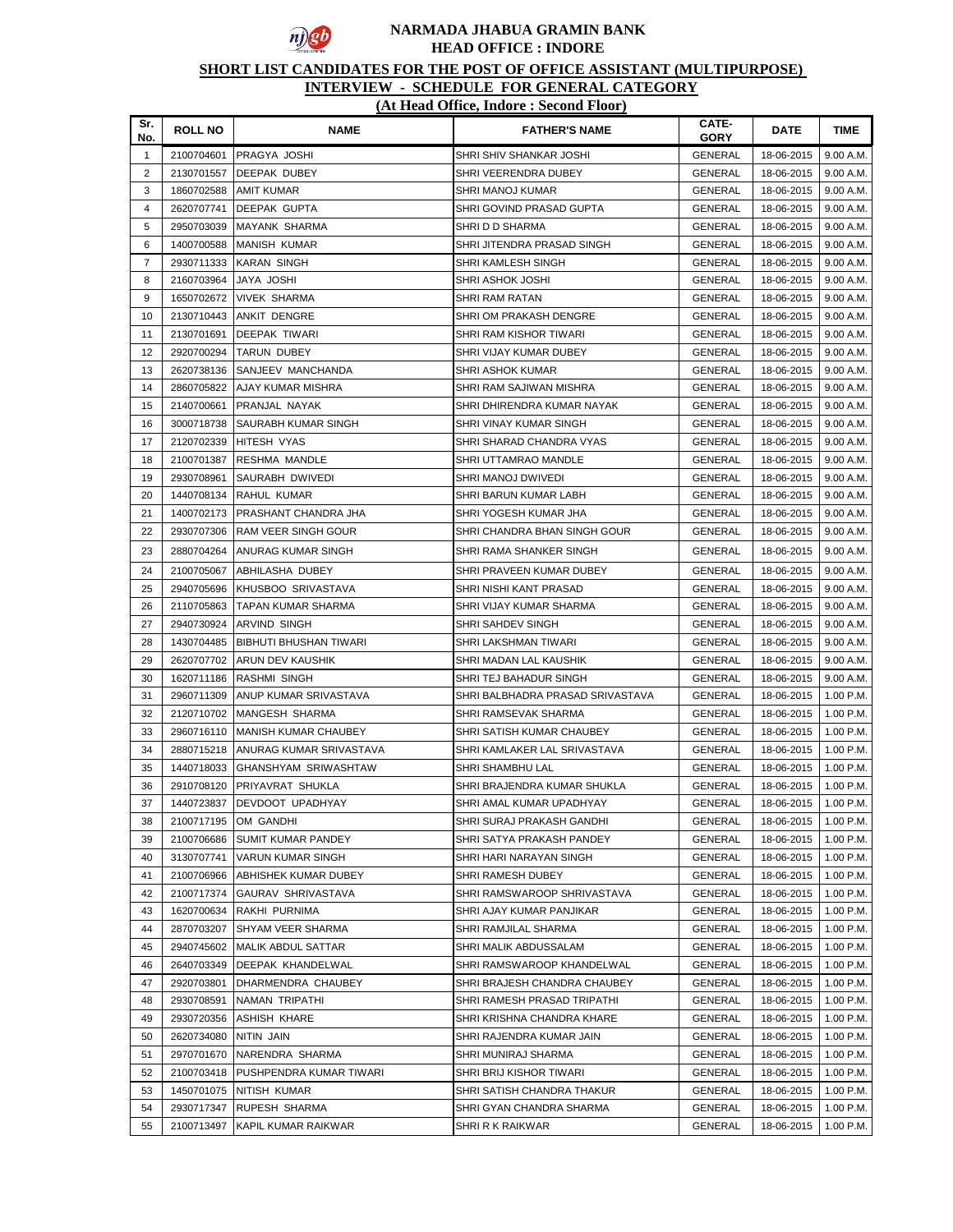

# **SHORT LIST CANDIDATES FOR THE POST OF OFFICE ASSISTANT (MULTIPURPOSE)**

| Sr.<br>No.     | <b>ROLL NO</b> | <b>NAME</b>                 | <b>FATHER'S NAME</b>          | CATE-<br>GORY  | DATE       | <b>TIME</b> |
|----------------|----------------|-----------------------------|-------------------------------|----------------|------------|-------------|
| $\mathbf{1}$   | 3000701301     | <b>RAN VIJAY SINGH</b>      | SHRI RAM BACHAN SINGH         | <b>GENERAL</b> | 19-06-2015 | 9.00 A.M.   |
| 2              | 2160704239     | ARPIT JAIN                  | SHRI ARVIND JAIN              | <b>GENERAL</b> | 19-06-2015 | 9.00 A.M.   |
| 3              | 2960713209     | ASHISH KUMAR SINGH          | SHRI GAURESH SINGH            | <b>GENERAL</b> | 19-06-2015 | 9.00 A.M.   |
| $\overline{4}$ | 1440716376     | PUSHPLATA SINGH             | SHRI MADAN MOHAN SINGH        | <b>GENERAL</b> | 19-06-2015 | 9.00 A.M.   |
| 5              | 1650703038     | <b>RAKESH KUMAR</b>         | SHRI SALINDER KUMAR           | <b>GENERAL</b> | 19-06-2015 | 9.00 A.M.   |
| 6              | 2100717392     | RAJEEV RAGHUWANSHI          | SHRI HARNAM SINGH RAGHUWANSHI | GENERAL        | 19-06-2015 | 9.00 A.M.   |
| $\overline{7}$ | 2100713704     | SHUBHAM PATHAK              | SHRI GOVIND PATHAK            | GENERAL        | 19-06-2015 | 9.00 A.M.   |
| 8              | 2120704538     | <b>TUSHAR JOSHI</b>         | SHRI YASHWANT JOSHI           | GENERAL        | 19-06-2015 | 9.00 A.M.   |
| 9              | 2920703500     | ANKITA BHADAURIYA           | SHRI SNEH KUMAR BHADAURIYA    | <b>GENERAL</b> | 19-06-2015 | 9.00 A.M.   |
| 10             | 2620725094     | GAURAV GUPTA                | SHRI NARENDRA KUMAR GUPTA     | <b>GENERAL</b> | 19-06-2015 | 9.00 A.M.   |
| 11             | 1430700387     | AMOD KUMAR SINGH            | SHRI RAVINDRA PRASAD SINGH    | GENERAL        | 19-06-2015 | 9.00 A.M.   |
| 12             | 2660700276     | NAGENDRA SINGH              | SHRI DILIP SINGH PAMAR        | GENERAL        | 19-06-2015 | 9.00 A.M.   |
| 13             | 2110704752     | VIKASH SHRIVASTAVA          | SHRI BAL KISHOR SHRIVASTAVA   | GENERAL        | 19-06-2015 | 9.00 A.M.   |
| 14             | 2120702224     | <b>PRAMOD KUMAR</b>         | SHRI VIMLESH SHARMA           | GENERAL        | 19-06-2015 | 9.00 A.M.   |
| 15             | 2120709594     | ANUPAM TIWARI               | SHRI RAKESH KUMAR TIWARI      | <b>GENERAL</b> | 19-06-2015 | 9.00 A.M.   |
| 16             | 2100718601     | SONAM PARIHAR               | SHRI OM PRAKASH PARIHAR       | <b>GENERAL</b> | 19-06-2015 | 9.00 A.M.   |
| 17             | 2120703072     | <b>SOMI POOREY</b>          | SHRI DHARMENDRA POOREY        | <b>GENERAL</b> | 19-06-2015 | 9.00 A.M.   |
| 18             | 1440720875     | RANVIR KUMAR                | SHRI SHAMBHU PRASAD YADAV     | GENERAL        | 19-06-2015 | 9.00 A.M.   |
| 19             | 1640701201     | <b>PARAS BIHST</b>          | SHRI LALIT MOHAN BIHST        | <b>GENERAL</b> | 19-06-2015 | 9.00 A.M.   |
| 20             | 1400702777     | <b>SARVESH KUMAR JHA</b>    | SHRI SHIVSHARAN JHA           | GENERAL        | 19-06-2015 | 9.00 A.M.   |
| 21             | 2960714307     | <b>MONIKA SINGH</b>         | SHRI SATENDRA PAL SINGH       | GENERAL        | 19-06-2015 | 9.00 A.M.   |
| 22             | 2100701561     | SHIVANI PARASHAR            | <b>SHRI SHIV PARASHAR</b>     | GENERAL        | 19-06-2015 | 9.00 A.M.   |
| 23             | 1440724817     | <b>SONI KUMARI</b>          | SHRI AKHILESH CHOUDHARY       | GENERAL        | 19-06-2015 | 9.00 A.M.   |
| 24             | 2110703477     | VEERENDRA AGRAWAL           | SHRI KESHAV AGRAWAL           | <b>GENERAL</b> | 19-06-2015 | 9.00 A.M.   |
| 25             | 1490701053     | <b>SUJIT SHARMA</b>         | SHRI BULAL SHARMA             | GENERAL        | 19-06-2015 | 9.00 A.M.   |
| 26             | 2620704249     | AMIT KUMAR                  | SHRI BRIJ MOHAN               | <b>GENERAL</b> | 19-06-2015 | 9.00 A.M.   |
| 27             | 1400700155     | <b>KESHAV KUMAR MANGLAM</b> | SHRI VIDYA SAGAR MISHRA       | GENERAL        | 19-06-2015 | 9.00 A.M.   |
| 28             | 1430709232     | POOJA KUMARI                | SHRI RAM PADARATH SINGH       | GENERAL        | 19-06-2015 | 9.00 A.M.   |
| 29             | 2930720547     | <b>SAURABH SHUKLA</b>       | SHRI VINOD KUMAR SHUKLA       | <b>GENERAL</b> | 19-06-2015 | 9.00 A.M.   |
| 30             | 2950701242     | PRABHAT PANDEY PANDEY       | SHRI BHAGAVAT SWAROOP PANDEY  | <b>GENERAL</b> | 19-06-2015 | 9.00 A.M.   |
| 31             | 2110707107     | RAHUL UDAINIYA              | SHRI SHRI BHAGAVAN UDAINIYA   | GENERAL        | 19-06-2015 | 1.00 P.M.   |
| 32             | 2110707127     | VIJAY KUMAR MITTAL          | SHRI ANIL KUMAR MITTAL        | <b>GENERAL</b> | 19-06-2015 | 1.00 P.M.   |
| 33             | 2630705873     | MURLI MANOHAR SHARMA        | SHRI KANHAIYA LAL SHARMA      | GENERAL        | 19-06-2015 | 1.00 P.M.   |
| 34             | 2920703391     | SHIVANI GUPTA               | SHRI SATISH CHANDRA GUPTA     | GENERAL        | 19-06-2015 | 1.00 P.M.   |
| 35             | 2140702488     | SHUBHAM DWIVEDI             | SHRI RAJEEV LOCHAN DWIVEDI    | GENERAL        | 19-06-2015 | 1.00 P.M.   |
| 36             |                | 2870703478 MAHIMA VARSHNEY  | SHRI GOVERDHAN DASS           | GENERAL        | 19-06-2015 | 1.00 P.M.   |
| 37             |                | 1380702738 KUMAR MADHUKAR   | SHRI NEPAL JHA                | <b>GENERAL</b> | 19-06-2015 | 1.00 P.M.   |
| 38             | 2960713287     | <b>MOHIT KUMAR MANAV</b>    | SHRI MUKESH KUMAR             | GENERAL        | 19-06-2015 | 1.00 P.M.   |
| 39             | 2620704010     | RAHUL TRIPATHI              | SHRI HARI SHANKAR TRIPATHI    | <b>GENERAL</b> | 19-06-2015 | 1.00 P.M.   |
| 40             | 2940719446     | VISHAL KUMAR                | SHRI RAMESH TIWARI            | <b>GENERAL</b> | 19-06-2015 | 1.00 P.M.   |
| 41             | 3000712149     | SUMIT SANGAM                | SHRI SUSHIL KUMAR             | <b>GENERAL</b> | 19-06-2015 | 1.00 P.M.   |
| 42             | 2940731117     | ANOOP KUMAR TIWARI          | SHRI OM PRAKASH TIWARI        | <b>GENERAL</b> | 19-06-2015 | 1.00 P.M.   |
| 43             | 1870700025     | USHA KIRAN                  | SHRI KISHUN SINGH             | <b>GENERAL</b> | 19-06-2015 | 1.00 P.M.   |
| 44             | 2100713756     | NEERAJ KUMAR TIWARI         | SHRI SHEETALA PRASAD TIWARI   | GENERAL        | 19-06-2015 | 1.00 P.M.   |
| 45             | 1440703834     | GAURAV KUMAR                | SHRI SUDHIR KUMAR             | GENERAL        | 19-06-2015 | 1.00 P.M.   |
| 46             | 1440733855     | <b>HARIOM SHUBHAM</b>       | SHRI RAJESH KUMAR DUBEY       | GENERAL        | 19-06-2015 | 1.00 P.M.   |
| 47             | 1440701680     | PUSHKAR KUMAR               | SHRI HARE KRISHNA SHARMA      | GENERAL        | 19-06-2015 | 1.00 P.M.   |
| 48             | 2160700190     | PAYAL CHOUDHARY             | SHRI DINESH CHOUDHARY         | GENERAL        | 19-06-2015 | 1.00 P.M.   |
| 49             | 1440708007     | <b>SONU KUMAR SINGH</b>     | SHRI JAGANATH SINGH           | GENERAL        | 19-06-2015 | 1.00 P.M.   |
| 50             | 1400702933     | AJAY KUMAR JHA              | SHRI PAWAN KUMAR JHA          | GENERAL        | 19-06-2015 | 1.00 P.M.   |
| 51             | 1440714725     | RAVI ABHISHEK               | SHRI RAJIV RANJAN             | GENERAL        | 19-06-2015 | 1.00 P.M.   |
| 52             | 2100701115     | <b>ITI LUKHEY</b>           | SHRI ABHAY LUKHEY             | GENERAL        | 19-06-2015 | 1.00 P.M.   |
| 53             | 1440712042     | <b>ABHISHEK</b>             | SHRI YASH NATH JHA            | <b>GENERAL</b> | 19-06-2015 | 1.00 P.M.   |
| 54             | 2940701045     | DHEERANDRA PRATAP SINGH     | SHRI ANAND PAL SINGH          | <b>GENERAL</b> | 19-06-2015 | 1.00 P.M.   |
| 55             | 2620721231     | SAURABH AGRAWAL             | SHRI HETRAM GUPTA             | GENERAL        | 19-06-2015 | 1.00 P.M.   |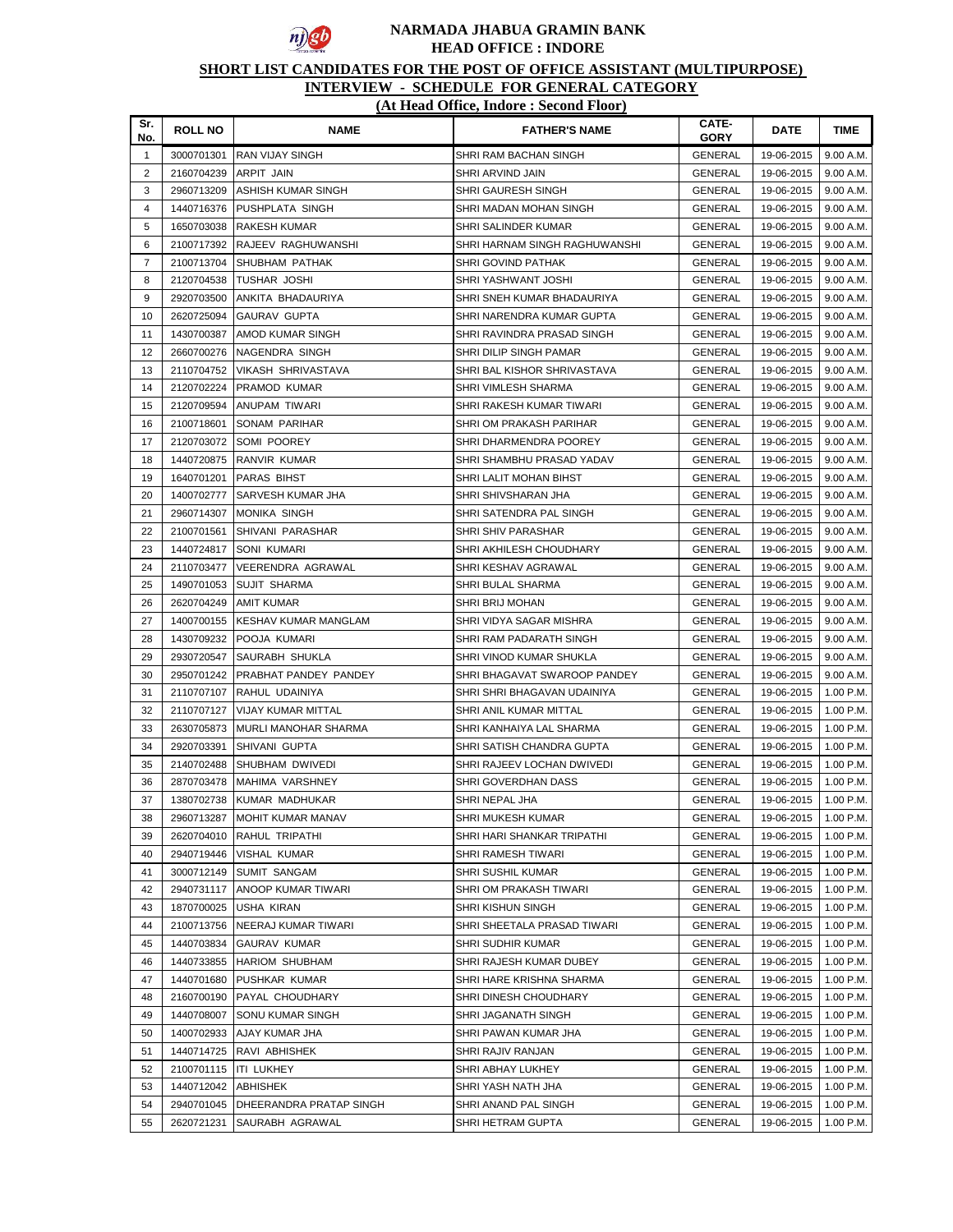

# **SHORT LIST CANDIDATES FOR THE POST OF OFFICE ASSISTANT (MULTIPURPOSE)**

| Sr.<br>No.     | <b>ROLL NO</b> | <b>NAME</b>                   | <b>FATHER'S NAME</b>           | CATE-<br><b>GORY</b> | DATE       | <b>TIME</b> |
|----------------|----------------|-------------------------------|--------------------------------|----------------------|------------|-------------|
| $\mathbf{1}$   | 2100715208     | VISHAKHA GUPTA                | SHRI DINESH GUPTA              | <b>GENERAL</b>       | 20-06-2015 | 9.00 A.M.   |
| $\overline{2}$ | 2620729030     | <b>MANISH GUPTA</b>           | SHRI RAM CHANDRA GUPTA         | <b>GENERAL</b>       | 20-06-2015 | 9.00 A.M.   |
| 3              | 2110705870     | <b>SANJEEV KUMAR TRIPATHI</b> | SHRI MURARI LAL TRIPATHI       | <b>GENERAL</b>       | 20-06-2015 | 9.00 A.M.   |
| 4              | 2960709110     | VIMAL KUMAR                   | SHRI SHISH RAM SINGH           | <b>GENERAL</b>       | 20-06-2015 | 9.00 A.M.   |
| 5              | 2100710098     | SHIVNARAYAN THAKUR            | SHRI BRIJESH KUMAR THAKUR      | GENERAL              | 20-06-2015 | 9.00 A.M.   |
| 6              | 1430704405     | <b>ROHIT KUMAR</b>            | SHRI VINOD KUMAR SINGH         | GENERAL              | 20-06-2015 | 9.00 A.M.   |
| $\overline{7}$ | 1620701558     | MAYANK KUMAR JHA              | SHRI HARIMOHAN JHA             | GENERAL              | 20-06-2015 | 9.00 A.M.   |
| 8              | 2940743537     | HIMANSHU SRIVASTAVA           | SHRI RAMESH CHANDRA SRIVASTAVA | GENERAL              | 20-06-2015 | 9.00 A.M.   |
| 9              | 1430704499     | <b>PRANAV KUMAR</b>           | SHRI KARN CHAUDHARY            | GENERAL              | 20-06-2015 | 9.00 A.M.   |
| 10             | 1960700608     | ITAPAN PRABHAKAR              | SHRI UPENDRA PRASAD SINGH      | <b>GENERAL</b>       | 20-06-2015 | 9.00 A.M.   |
| 11             | 2620729540     | ARVIND KUMAR DANGI            | SHRI HARIRAM DANGI             | GENERAL              | 20-06-2015 | 9.00 A.M.   |
| 12             | 2100714920     | PRIYANKA PACHORI              | SHRI RAJESH KUMAR PACHORI      | GENERAL              | 20-06-2015 | 9.00 A.M.   |
| 13             | 1620708650     | PAWAN KUMAR PARASHAR          | SHRI HARI OM PARASHAR          | <b>GENERAL</b>       | 20-06-2015 | 9.00 A.M.   |
| 14             | 2130710455     | RAHUL GARG                    | SHRI SHARDA PRASAD GARG        | <b>GENERAL</b>       | 20-06-2015 | 9.00 A.M.   |
| 15             | 2870703186     | <b>GAURAV PRATAP SINGH</b>    | SHRI RAKESH KUMAR SINGH        | <b>GENERAL</b>       | 20-06-2015 | 9.00 A.M.   |
| 16             | 1450702227     | <b>MINAKSHI KUMARI SINGH</b>  | SHRI AJAY PRATAP SINGH         | GENERAL              | 20-06-2015 | 9.00 A.M.   |
| 17             | 2100710082     | <b>VIJAY KUMAR JAIN</b>       | SHRI SHRI JINENDRA JAIN        | GENERAL              | 20-06-2015 | 9.00 A.M.   |
| 18             | 2880706410     | <b>MANISH SRIVASTAV</b>       | SHRI RADHEY MOHAN SRIVASTAV    | GENERAL              | 20-06-2015 | 9.00 A.M.   |
| 19             | 2940702066     | <b>RAVI SHANKER TRIPATHI</b>  | SHRI RAJENDRA PRASAD TRIPATHI  | GENERAL              | 20-06-2015 | 9.00 A.M.   |
| 20             | 2110705845     | MANISH DWIVEDI                | SHRI TEJ PRAKASH DWIVEDI       | GENERAL              | 20-06-2015 | 9.00 A.M.   |
| 21             | 1360701142     | <b>PRIYAVRAT KUMAR</b>        | SHRI YOGENDRA PRASAD SINGH     | GENERAL              | 20-06-2015 | 9.00 A.M.   |
| 22             | 2640703725     | NAVEEN SHARMA                 | SHRI SHIVCHARAN SHARMA         | GENERAL              | 20-06-2015 | 9.00 A.M.   |
| 23             | 1400702172     | <b>IRATISH KUMAR KARN</b>     | SHRI BALESHWAR LAL DAS         | GENERAL              | 20-06-2015 | 9.00 A.M.   |
| 24             | 3130704849     | <b>SHWET PRABHAKAR</b>        | SHRI TRIYUKET PRABHAKAR        | <b>GENERAL</b>       | 20-06-2015 | 9.00 A.M.   |
| 25             | 2950702451     | MANVENDRA SINGH               | SHRI ROSHAN SINGH              | <b>GENERAL</b>       | 20-06-2015 | 9.00 A.M.   |
| 26             | 3000711804     | MUKESH KUMAR PANDEY           | SHRI RAMESH CHANDRA PANDEY     | <b>GENERAL</b>       | 20-06-2015 | 9.00 A.M.   |
| 27             | 2110700273     | NIDHI BHARGAV                 | SHRI KAILASH NARAYAN           | GENERAL              | 20-06-2015 | 9.00 A.M.   |
| 28             | 2930707622     | <b>PRABHAT SINGH</b>          | SHRI NARENDRA BAHADUR SINGH    | GENERAL              | 20-06-2015 | 9.00 A.M.   |
| 29             | 2920703358     | KM AKRITI JAIN                | SHRI RAJIV KUMAR JAIN          | GENERAL              | 20-06-2015 | 9.00 A.M.   |
| 30             | 2920703161     | <b>SUBODH BABELE</b>          | SHRI BHAGWAT NARAYAN BABELE    | GENERAL              | 20-06-2015 | 9.00 A.M.   |
| 31             | 2930724832     | SONAL                         | SHRI RAKESH KUMAR AGRAWAL      | GENERAL              | 20-06-2015 | 1.00 P.M.   |
| 32             | 1440701990     | MANIPADMA KUMAR               | SHRI MAHESHWAR LAL KARN        | GENERAL              | 20-06-2015 | $1.00$ P.M. |
| 33             | 1370700305     | <b>DEEPAK KUMAR</b>           | SHRI SRI NIWAS SINGH           | GENERAL              | 20-06-2015 | 1.00 P.M.   |
| 34             | 2120709516     | <b>SURAJ BALI</b>             | SHRI NARMADA PRASAD            | GENERAL              | 20-06-2015 | 1.00 P.M.   |
| 35             | 2120714408     | INAVEEN PATHAK                | SHRI RAJENDRA PRASAD PATHAK    | GENERAL              | 20-06-2015 | 1.00 P.M.   |
| 36             | 2100717390     | <b>RAVI KANT TRIPATHY</b>     | SHRI GOURI SHANKAR TRIPATHY    | GENERAL              | 20-06-2015 | 1.00 P.M.   |
| 37             | 1420700340     | <b>SWATI</b>                  | SHRI KISHORE KUMAR VERMA       | GENERAL              | 20-06-2015 | 1.00 P.M.   |
| 38             | 2100713564     | <b>ASHUTOSH SHRIVASTAVA</b>   | SHRI RAJESH SHRIVASTAVA        | GENERAL              | 20-06-2015 | 1.00 P.M.   |
| 39             | 2140703199     | JAYANT JAIN                   | SHRI JINESH KUMAR JAIN         | <b>GENERAL</b>       | 20-06-2015 | 1.00 P.M.   |
| 40             | 2120712159     | <b>IJESH SHARMA</b>           | SHRI HARIOM SHARMA             | <b>GENERAL</b>       | 20-06-2015 | 1.00 P.M.   |
| 41             | 1470700490     | <b>VINAY KUMAR SINGH</b>      | SHRI DEEPNARAYAN SINGH         | <b>GENERAL</b>       | 20-06-2015 | 1.00 P.M.   |
| 42             | 2870703210     | <b>RITVIK SHARMA</b>          | SHRI JITENDRA KUMAR SHARMA     | <b>GENERAL</b>       | 20-06-2015 | 1.00 P.M.   |
| 43             | 2940714255     | <b>NEHA SINGH</b>             | SHRI BALRAM SINGH              | GENERAL              | 20-06-2015 | 1.00 P.M.   |
| 44             | 2130705120     | NITESH KUMAR SHARMA           | SHRI VIJAY KUMAR SHARMA        | GENERAL              | 20-06-2015 | 1.00 P.M.   |
| 45             | 2940712569     | DHIRENDRA VIKRAM SINGH        | SHRI AKHAND PRATAP SINGH       | GENERAL              | 20-06-2015 | 1.00 P.M.   |
| 46             | 1400702914     | SANJEEV KUMAR ROY             | SHRI RADHESHYAM ROY            | <b>GENERAL</b>       | 20-06-2015 | 1.00 P.M.   |
| 47             | 2640701652     | ADARSH SAXENA                 | SHRI MANMOHAN SAXENA           | GENERAL              | 20-06-2015 | 1.00 P.M.   |
| 48             | 2100718691     | ARUNA CHOUHAN                 | SHRI KAILASH CHOUHAN           | GENERAL              | 20-06-2015 | 1.00 P.M.   |
| 49             | 1380701151     | AMAN KUMAR JHA                | SHRI NAVAL                     | <b>GENERAL</b>       | 20-06-2015 | 1.00 P.M.   |
| 50             | 2960706932     | <b>AVNISH</b>                 | SHRI RAKESH KUMAR GUPTA        | <b>GENERAL</b>       | 20-06-2015 | 1.00 P.M.   |
| 51             | 2100711623     | <b>BHOOMIKA MISHRA</b>        | SHRI JAGDISH PRASAD MISHRA     | <b>GENERAL</b>       | 20-06-2015 | 1.00 P.M.   |
| 52             | 1660701102     | PRASHANT BHARDWAJ             | SHRI SATYENDRA KUMAR SINGH     | <b>GENERAL</b>       | 20-06-2015 | 1.00 P.M.   |
| 53             | 2980700608     | <b>GEETIKA ANEJA</b>          | SHRI LATE SHRI OP ANEJA        | GENERAL              | 20-06-2015 | 1.00 P.M.   |
| 54             | 1480700665     | <b>VIKAS KUMAR JHA</b>        | SHRI PRAMOD KUMAR JHA          | GENERAL              | 20-06-2015 | 1.00 P.M.   |
| 55             | 1430704394     | SUMIT KUMAR CHAUHAN           | SHRI UMESH CHANDRA CHAUHAN     | <b>GENERAL</b>       | 20-06-2015 | 1.00 P.M.   |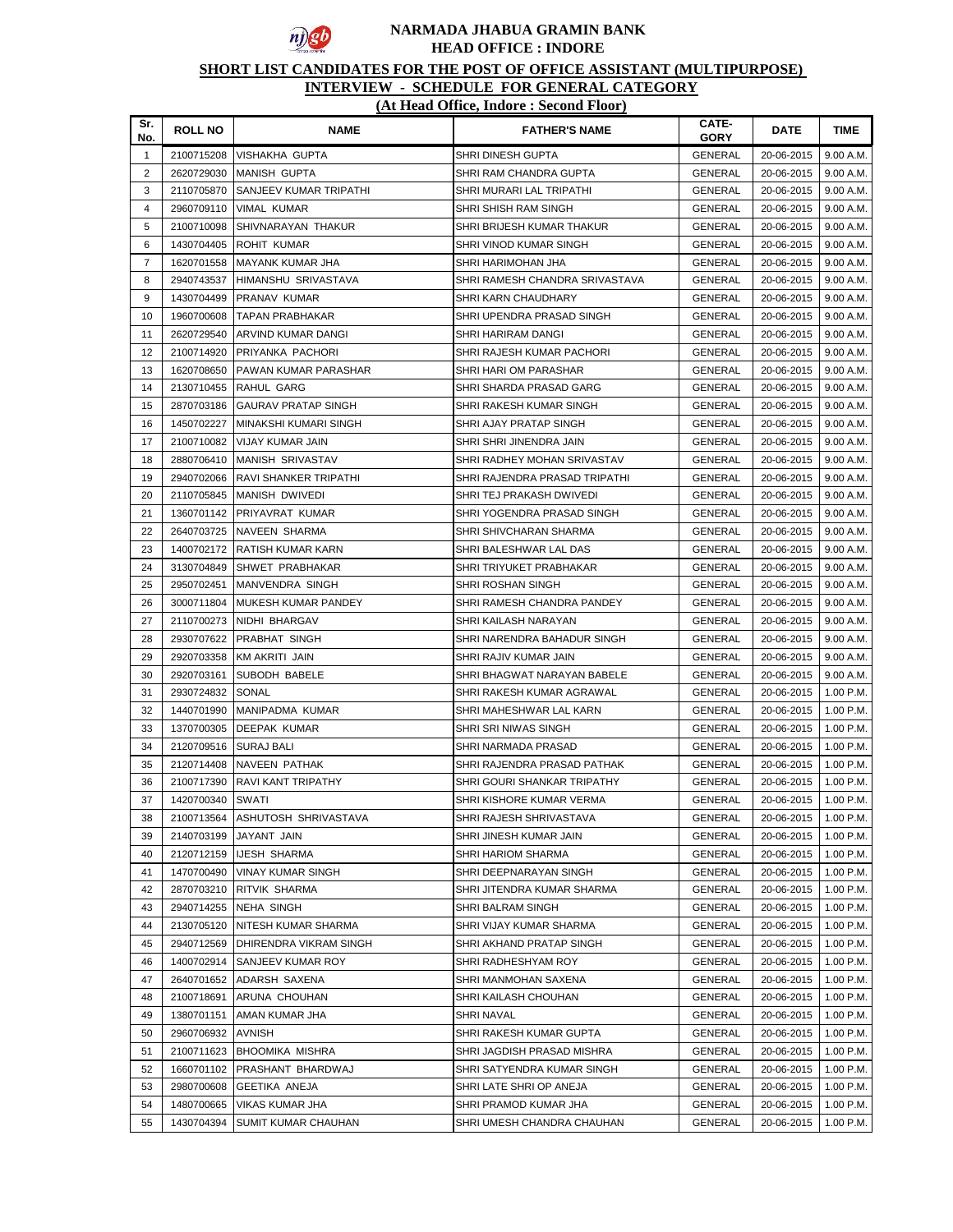

# **SHORT LIST CANDIDATES FOR THE POST OF OFFICE ASSISTANT (MULTIPURPOSE)**

| Sr.<br>No.     | <b>ROLL NO</b> | <b>NAME</b>                  | <b>FATHER'S NAME</b>               | CATE-<br><b>GORY</b> | <b>DATE</b> | <b>TIME</b> |
|----------------|----------------|------------------------------|------------------------------------|----------------------|-------------|-------------|
| $\mathbf{1}$   | 1620705153     | <b>MANISH KUMAR SINGH</b>    | SHRI RAJENDRA SINGH                | <b>GENERAL</b>       | 22-06-2015  | 9.00 A.M.   |
| $\overline{2}$ | 1620712061     | <b>SURAJ KUMAR CHOUDHARY</b> | SHRI VINAY CHANDRA CHOUDHARY       | <b>GENERAL</b>       | 22-06-2015  | 9.00 A.M.   |
| 3              | 1610701622     | <b>SUMIT KUMAR</b>           | SHRI SUKH DEV PRASAD               | GENERAL              | 22-06-2015  | 9.00 A.M.   |
| 4              | 2940746886     | <b>MRIDUL KUMAR SHUKLA</b>   | SHRI VIDYA DHAR SHUKLA             | GENERAL              | 22-06-2015  | 9.00 A.M.   |
| 5              | 2120709519     | <b>SHIV KUMAR TAVAR</b>      | SHRI TILOKCHAND TAVAR              | GENERAL              | 22-06-2015  | 9.00 A.M.   |
| 6              | 2100715197     | POONAM SINGH CHANDEL         | SHRI SHAILENDRA SINGH CHANDEL      | GENERAL              | 22-06-2015  | 9.00 A.M.   |
| $\overline{7}$ | 2100708408     | ASMA ZAHID                   | SHRI MOHD ZAHID QURESHI            | GENERAL              | 22-06-2015  | 9.00 A.M.   |
| 8              | 2140702271     | AMITA JAIN                   | SHRI LATE VIJAY KUMAR JAIN         | GENERAL              | 22-06-2015  | 9.00 A.M.   |
| 9              | 1450702475     | ASHUTOSH KUMAR SINGH         | SHRI VIJAY KUMAR SINGH             | GENERAL              | 22-06-2015  | 9.00 A.M.   |
| 10             | 1460700517     | <b>ABHISHEK KUMAR</b>        | SHRI RAJENDRA THAKUR               | GENERAL              | 22-06-2015  | 9.00 A.M.   |
| 11             | 1440715129     | DEEPAK KUMAR                 | SHRI RAMAWATAR SINGH               | GENERAL              | 22-06-2015  | 9.00 A.M.   |
| 12             | 2630701806     | <b>DINESH VISHNOI</b>        | SHRI MALA RAM                      | GENERAL              | 22-06-2015  | 9.00 A.M.   |
| 13             | 1650700763     | SAHIL GARG                   | SHRI ASHOK KUMAR                   | GENERAL              | 22-06-2015  | 9.00 A.M.   |
| 14             | 2940707615     | ALOK SHUKLA                  | SHRI SANTRAM SHUKLA                | GENERAL              | 22-06-2015  | 9.00 A.M.   |
| 15             | 2960704517     | DEEPAK KUMAR JOSHI           | SHRI DEVI DATT JOSHI               | GENERAL              | 22-06-2015  | 9.00 A.M.   |
| 16             | 2920704440     | <b>ANKESH FANISH</b>         | SHRI RAVINDRA KUMAR JAIN           | <b>GENERAL</b>       | 22-06-2015  | 9.00 A.M.   |
| 17             | 2130703278     | <b>OMDEEP PATEL</b>          | <b>SHRI GOPAL PATEL</b>            | GENERAL              | 22-06-2015  | 9.00 A.M.   |
| 18             | 2880718294     | PUNIT TRIPATHI               | SHRI KESHAV PRASAD TRIPATHI        | GENERAL              | 22-06-2015  | 9.00 A.M.   |
| 19             | 2960718259     | AKSHAYA AGRAWAL              | SHRI MITHILESH KUMAR AGRAWAL       | GENERAL              | 22-06-2015  | 9.00 A.M.   |
| 20             | 1440717721     | <b>DEODUTTA</b>              | SHRI BASANT KUMAR                  | GENERAL              | 22-06-2015  | 9.00 A.M.   |
| 21             | 2100720801     | <b>GAURAV PANDEY</b>         | SHRI KUMUD KUMAR PANDEY            | <b>GENERAL</b>       | 22-06-2015  | 9.00 A.M.   |
| 22             | 2100701129     | VARSHA RAGHUWANSHI           | SHRI RAMKUMAR RAGHUWANSHI          | GENERAL              | 22-06-2015  | 9.00 A.M.   |
| 23             | 1400702919     | HITESH KUMAR THAKUR          | SHRI RABINDRA THAKUR               | GENERAL              | 22-06-2015  | 9.00 A.M.   |
| 24             | 2120700993     | ANJALI GUPTA                 | SHRI RAMESH CHANDRA GUPTA          | <b>GENERAL</b>       | 22-06-2015  | 9.00 A.M.   |
| 25             | 1450702881     | PUNIT KUMAR                  | SHRI BIRENDRA MOUWAR               | <b>GENERAL</b>       | 22-06-2015  | 9.00 A.M.   |
| 26             | 1400702623     | SHASHI BHUSHAN MISHRA        | SHRI SHIV KUMAR MISHRA             | <b>GENERAL</b>       | 22-06-2015  | 9.00 A.M.   |
| 27             | 2110708196     | SAURABH UPADHYAY             | SHRI MAHESH UPADHYAY               | <b>GENERAL</b>       | 22-06-2015  | 9.00 A.M.   |
| 28             | 2120702036     | PANKAJ CHOUHAN               | SHRI BASHANTILAL CHOUHAN           | GENERAL              | 22-06-2015  | 9.00 A.M.   |
| 29             | 1440720829     | UMESH KUMAR GIRI             | SHRI SHYAM DEO GIRI                | GENERAL              | 22-06-2015  | 9.00 A.M.   |
| 30             | 2120712062     | NAVNEET GUPTA                | SHRI GIRIRAJ GUPTA                 | GENERAL              | 22-06-2015  | 9.00 A.M.   |
| 31             | 2980701883     | <b>VIBHUTI SHARMA</b>        | SHRI SATISH CHAND SHARMA           | GENERAL              | 22-06-2015  | 1.00 P.M.   |
| 32             | 2590701273     | <b>SACHIN KUMAR</b>          | SHRI UMESH CHAND                   | GENERAL              | 22-06-2015  | 1.00 P.M.   |
| 33             | 1430704548     | KUMAR KASHYAP                | SHRI RANJEET KUMAR MISHRA          | GENERAL              | 22-06-2015  | 1.00 P.M.   |
| 34             | 2590700591     | <b>OMPRAKSH SHARMA</b>       | SHRI GULAB CHAND SHARMA            | GENERAL              | 22-06-2015  | 1.00 P.M.   |
| 35             | 2940729483     | DIVYANSH MISHRA              | SHRI NARESH CHANDRA MISHRA         | <b>GENERAL</b>       | 22-06-2015  | 1.00 P.M.   |
| 36             | 2880710539     | <b>SUNIL KUMAR TIWARI</b>    | SHRI ASHOK KUMAR TIWARI            | GENERAL              | 22-06-2015  | 1.00 P.M.   |
| 37             | 2880715035     | <b>SAURABH TRIPATHI</b>      | SHRI VIJAY NARAYAN TRIPATHI        | GENERAL              | 22-06-2015  | 1.00 P.M.   |
| 38             | 2100713423     | ROHIT SHRIVASTAVA            | SHRI MR SURENDRA KUMAR SHRIVASTAVA | <b>GENERAL</b>       | 22-06-2015  | 1.00 P.M.   |
| 39             | 1430706234     | <b>GAUTAM KUMAR</b>          | SHRI GANESH PRASAD SINGH           | <b>GENERAL</b>       | 22-06-2015  | 1.00 P.M.   |
| 40             | 2610705452     | <b>MOHIT BAID</b>            | SHRI BACHHRAJ BAID                 | <b>GENERAL</b>       | 22-06-2015  | 1.00 P.M.   |
| 41             | 2870703829     | <b>ASHISH GUPTA</b>          | SHRI RAVENDRA GUPTA                | GENERAL              | 22-06-2015  | 1.00 P.M.   |
| 42             | 1450703267     | GAUTAM KUMAR JHA             | SHRI AJAY KUMAR JHA                | GENERAL              | 22-06-2015  | 1.00 P.M.   |
| 43             | 2120709652     | ASHISH AVTANI                | SHRI NANDLAL AVTANI                | <b>GENERAL</b>       | 22-06-2015  | 1.00 P.M.   |
| 44             | 2940729680     | ANMOL DWIVEDI                | SHRI ANIL KUMAR                    | GENERAL              | 22-06-2015  | 1.00 P.M.   |
| 45             | 2100711590     | JAYATI TIWARI                | SHRI JITENDRA KUMAR TIWARI         | <b>GENERAL</b>       | 22-06-2015  | 1.00 P.M.   |
| 46             | 1450702431     | AJIT KUMAR JHA               | SHRI CHANDRA KISHOR JHA            | GENERAL              | 22-06-2015  | 1.00 P.M.   |
| 47             | 2100717386     | ALOK NEMA                    | SHRI OMPRAKASH NEMA                | GENERAL              | 22-06-2015  | 1.00 P.M.   |
| 48             | 2910700458     | SHANTANU SINGH               | SHRI RAVI PRATAP SINGH             | <b>GENERAL</b>       | 22-06-2015  | 1.00 P.M.   |
| 49             | 2870705028     | KULDEEP SINGH                | SHRI BHANWAR PAL SINGH             | <b>GENERAL</b>       | 22-06-2015  | 1.00 P.M.   |
| 50             | 2880712739     | NITIN SHUKLA                 | SHRI NARENDRA SHUKLA               | <b>GENERAL</b>       | 22-06-2015  | 1.00 P.M.   |
| 51             | 3000704237     | VIKESH KUMAR UPADHYAY        | SHRI SHRIRAM UPADHYAY              | <b>GENERAL</b>       | 22-06-2015  | 1.00 P.M.   |
| 52             | 1860701969     | NAVIN KUMAR TIWARI           | SHRI TIKAIT TIWARI                 | <b>GENERAL</b>       | 22-06-2015  | 1.00 P.M.   |
| 53             | 2920701081     | <b>VIJAY BATRA</b>           | SHRI KALU RAM BATRA                | GENERAL              | 22-06-2015  | 1.00 P.M.   |
| 54             | 2160703813     | ABHISHEK GUPTA               | SHRI RAJMAL GUPTA                  | <b>GENERAL</b>       | 22-06-2015  | 1.00 P.M.   |
| 55             | 1620713957     | SANJEEV KUMAR                | SHRI YATINDRA PATHAK               | <b>GENERAL</b>       | 22-06-2015  | 1.00 P.M.   |